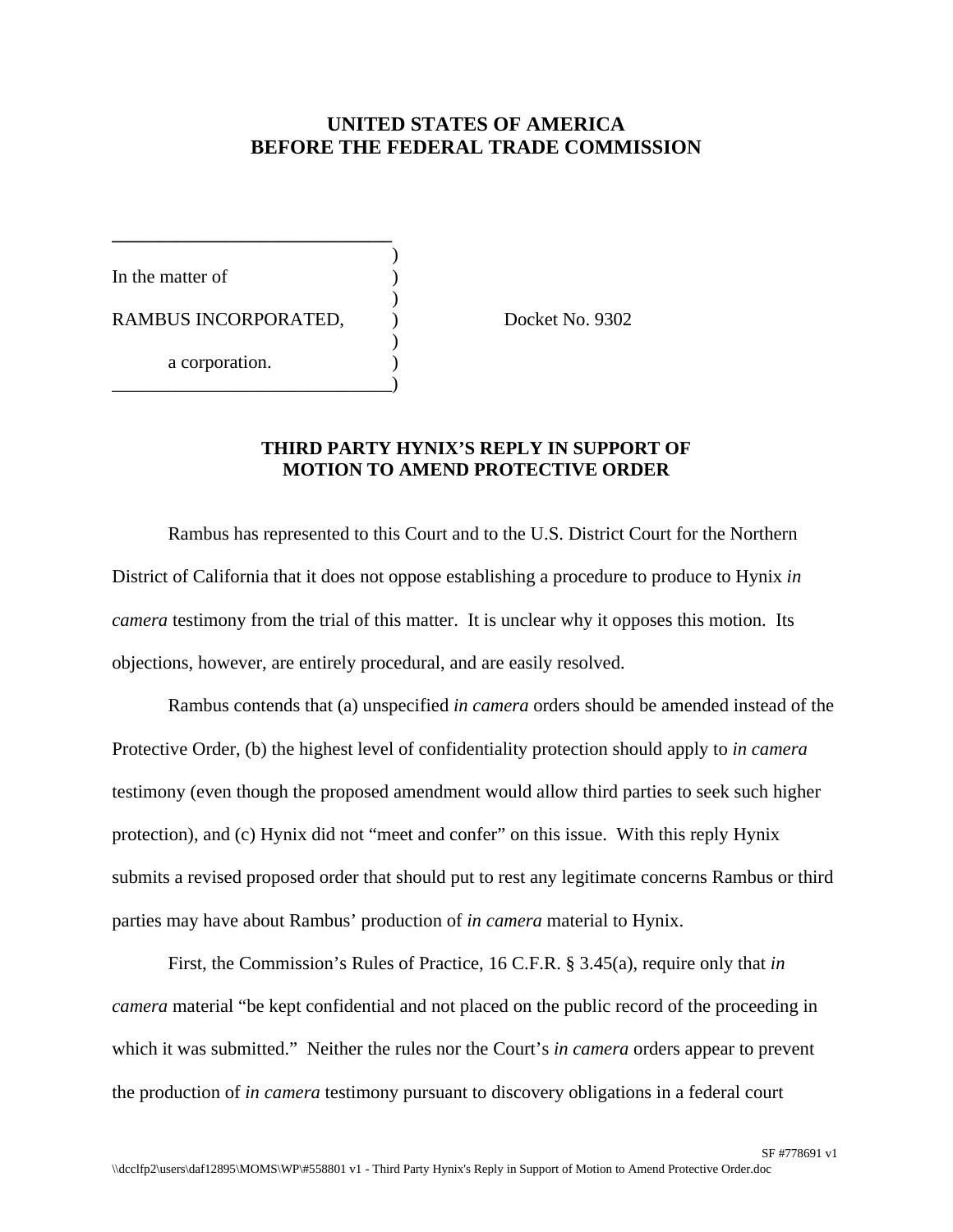proceeding, particularly where the material would remain confidential. Here, Hynix has already agreed to honor the level of confidential given to *in camera* material in this matter, so it will not be released to the public.

That said, Hynix has no objection to revising its proposed order so that it both refers to this Court's *in camera* orders and amends the Protective Order. Attached hereto as Exhibit A is a proposed Supplemental Order Re *In Camera* Material and Amendment to Protective Order that expressly supplements to the Court's *in camera* orders. Hynix leaves it to the Court's discretion which procedural vehicle would be more appropriate – an order solely amending the Protective Order or an order that also supplements the *in camera* orders – although it seems Hynix's original proposed amendment to the Protective Order would be adequate.

Second, Hynix has no objection to according the highest level of protection to *in camera* testimony that is available under the Protective Order. Accordingly, the Supplemental Order Re *In Camera* Material and Amendment to Protective Order specifically provides that all *in camera* testimony shall be designated Restricted Confidential Discovery Material.

Third, Hynix and Rambus have been "meeting and conferring" about Rambus' production of pleadings and transcripts from this action since February 2003. The record of these discussions is extensive, and Hynix attaches as Exhibit B a sampling of the most recent discussions. As reflected in the attached correspondence, Hynix and Rambus are currently discussing, for example, the notification to third parties of the pending disclosure of *in camera* materials. (*See* Andrea Jeffries' August 7, 2003 letter, section 1.)

Finally, Rambus suggests that Hynix should notify third parties of the proposed procedure. But it is Rambus that is a party to this proceeding, with access to the *in camera*  testimony and the parties that gave it, and subject to the discovery obligations in *Hynix v.*